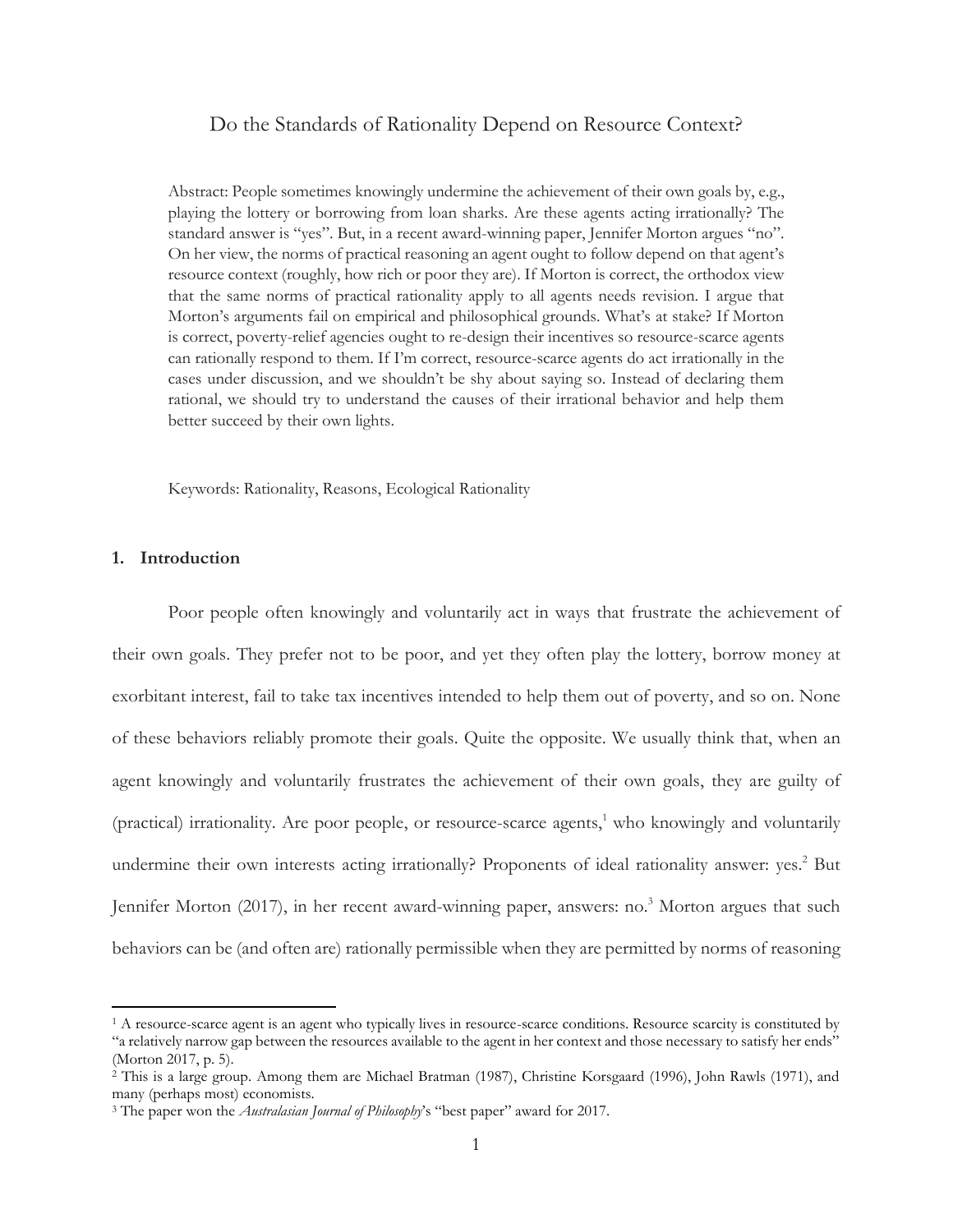that typically serve the agent well in her resource-scarce environment. And such short-sighted behaviors, Morton argues, usually do serve those agents' interests. If she is correct, then ideal rationality—which condemns these actions as irrational—is in need of revision.

This paper is a defense of ideal rationality. I begin, in section two, by briefly describing Morton's criticisms of ideal rationality and her proposed revision to it. I argue that Morton fails to provide compelling reasons for rejecting it. In sections three and four, I argue that Morton's appeals to social psychological evidence about the behavior of agents in resource scarce conditions does not support her revision. In section three, I defend the hypothesis that, in many cases, resource scarcity *causes* agents to be irrational. In section four, I defend the hypothesis that, in other cases, what appears to be irrationality on the part of resource-scarce agents is no such thing—that agents instead experience a reversal of preferences that makes their behavior rational, even by the standards of ideal rationality. In section five, I argue that Morton's case against ideal rationality relies on empirically dubious assumptions about resource-scarce agents' ability to switch between short-term and longterm modes of reasoning. If I am correct, then Morton has not provided compelling reason to abandon ideal rationality for her proposed revision.

On my view, resource-scarce agents often *do* act irrationally, and we shouldn't be shy about saying so. We do them no favors by declaring them rational when they undermine their own aims. Indeed, it seems crucial for understanding precisely how to help these agents that we understand the causes of their irrational behavior and seek to intervene in ways that will better help them succeed. Though I think that these agents often act irrationally, this does not imply that we ought to blame them (at least, not very much) for their irrational behavior. Since it is significantly more difficult to deliberate correctly in resource-scarce conditions than resource-moderate conditions, we ought to withhold (most of) the blame that we would ordinarily apply to resource-moderate agents.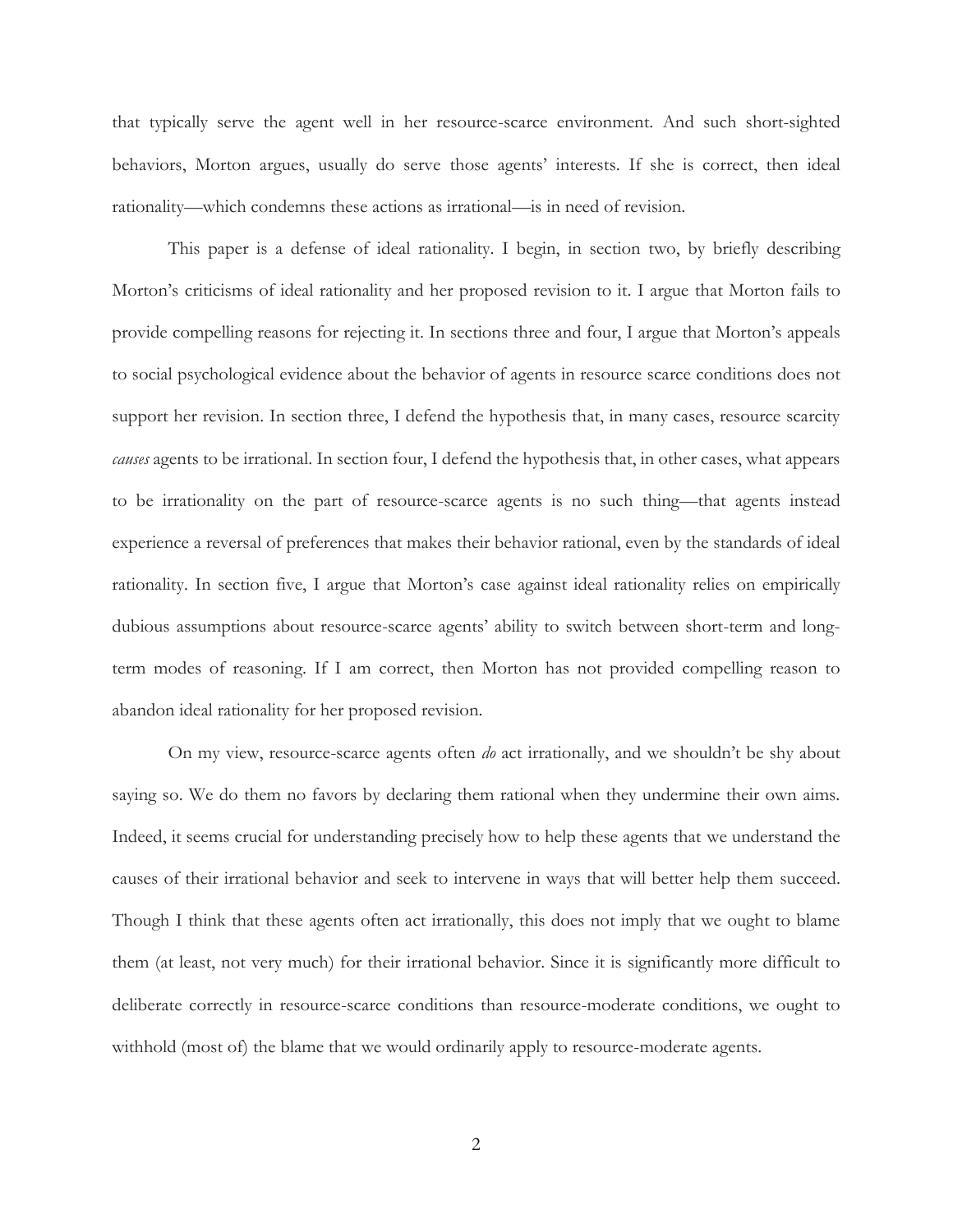### **2. Ideal Rationality vs. Ecological Rationality**

Defenders of ideal rationality endorse something like the following meta-norm: 4

**Ideal Rationality:** An agent *A* should deliberate using those norms *N* that (*A*  reasonably believes) allow her to best achieve her ends *E*, given her cognitive capacities.<sup>5</sup>

If Ideal Rationality is correct, it explains why a whole host of behaviors that seem irrational are, in fact, irrational. It explains, for example, why it is irrational (in most circumstances) to procrastinate, shoot oneself in the foot, refuse to pay one's parking tickets, refuse to take large tax credits requiring minimal paperwork, or to be akratic. In each case, the agent fails to do what she (reasonably) believes would best achieve her ends. In fact, in these cases, she knowingly *frustrates* the achievement of those ends.

Morton rejects Ideal Rationality because it entails, among other things, that poor people often act irrationally when they knowingly act in ways that promote their short-term goals at the expense of their long-term goals. Morton finds this verdict of irrationality implausible and argues that, despite appearances, poor people are usually making no mistake in these cases. On her view, an action is rationally permissible if it proceeds from a mode of reasoning that it is appropriate to use in one's *usual* context. And since the mode of reasoning poor people employ is the kind of short-term focused reasoning that generally serves them best in their resource-scarce contexts, it is rationally permissible for them to act as they do. This short-term mode of reasoning, Morton argues, is appropriate for resource-scarce agents even in those (supposedly) rare cases in which engaging in such reasoning undermines the achievement of that agent's own ends and that agent knows it.

<sup>4</sup> I call it a "meta-norm" because it's a norm that governs when one ought to use other norms in deliberation. Ideal Rationality is not itself a first-order norm of deliberation.

<sup>5</sup> For our purposes, it doesn't matter whether defenders of ideal rationality endorse the version according to which agents are required to deliberate using norms that *actually* best promote their ends or the version according to which agents are required to deliberate using norms they *reasonably believe* best promote their ends. Morton rejects both views, since neither says that the norms an agent ought to use in deliberation depend on resource context.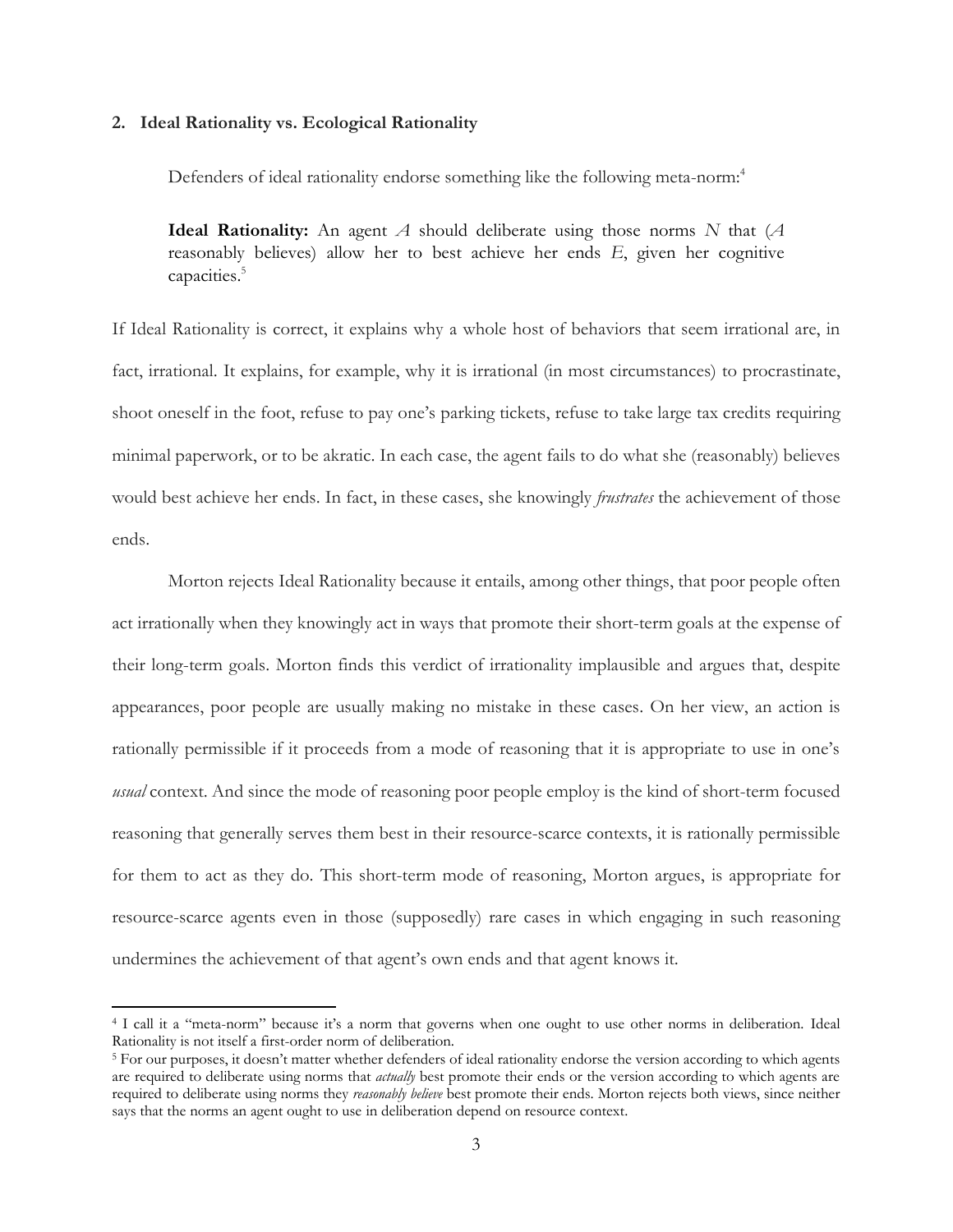In support of her view, Morton appeals to recent empirical literature suggesting that being in a resource-scarce environment changes an agent's habits of reasoning such that they become especially good at short-term reasoning but worse at long-term reasoning. She cites a study of 464 sugarcane farmers in 54 villages in rural India whose income varied during the harvest cycle—low income before harvest, high-income after. Researchers compared the effects of scarcity on the same farmers' fluid intelligence (using Ravens Matrices) and cognitive control (using the Stroop Test) before and after the harvest cycle.<sup>6</sup> After controlling for nutrition, stress, and work fatigue, they found that, before the harvest, farmers solved fewer Ravens Matrices, were slower to solve the Stroop test, and made more errors than they did when tested after the harvest. The researchers conducted a similar study on highand low-income shoppers at a New Jersey mall. They primed shoppers with financial concerns before giving the tests. Low-income shoppers primed to worry about some large expenditure before the tests did worse than similarly primed high-income shoppers (and worse than low- and high-income shoppers who had not been primed). Even when the researchers offered financial incentives to the primed low-income shoppers, they still performed worse overall.

A second set of experiments, however, demonstrated resource-scarcity's positive influence on short-term reasoning. Researchers recreated scarcity in the lab by having participants play a game called Angry Blueberries—similar to Angry Birds.<sup>7</sup> The participants in the resource-moderate group were given more shots than the participants in the resource-scarce group. Some participants were also given the option of borrowing from later rounds, while others were not. Participants who were given fewer shots were more efficient per shot, from the very first shot, than those who were given more

<sup>6</sup> A Raven's Matrix is intended to test problem-solving skills. A subject is asked to select a picture to complete a pattern given by a series of pictures. A Stroop test is intended to measure cognitive control. A subject is asked, for example, to name the color of a series of letters that spell the name of some other color. Subjects must exert cognitive control when they face the mismatched stimuli.

<sup>7</sup> Angry Birds is a smartphone or iPad video game in which participants accumulate points by launching cartoon birds (angry about being launched in the air) at a group of targets. The more targets participants knock down with their finite supply of birds, the more points they accumulate. Angry Blueberries is the same except participants launch blueberries, not cartoon birds, at targets.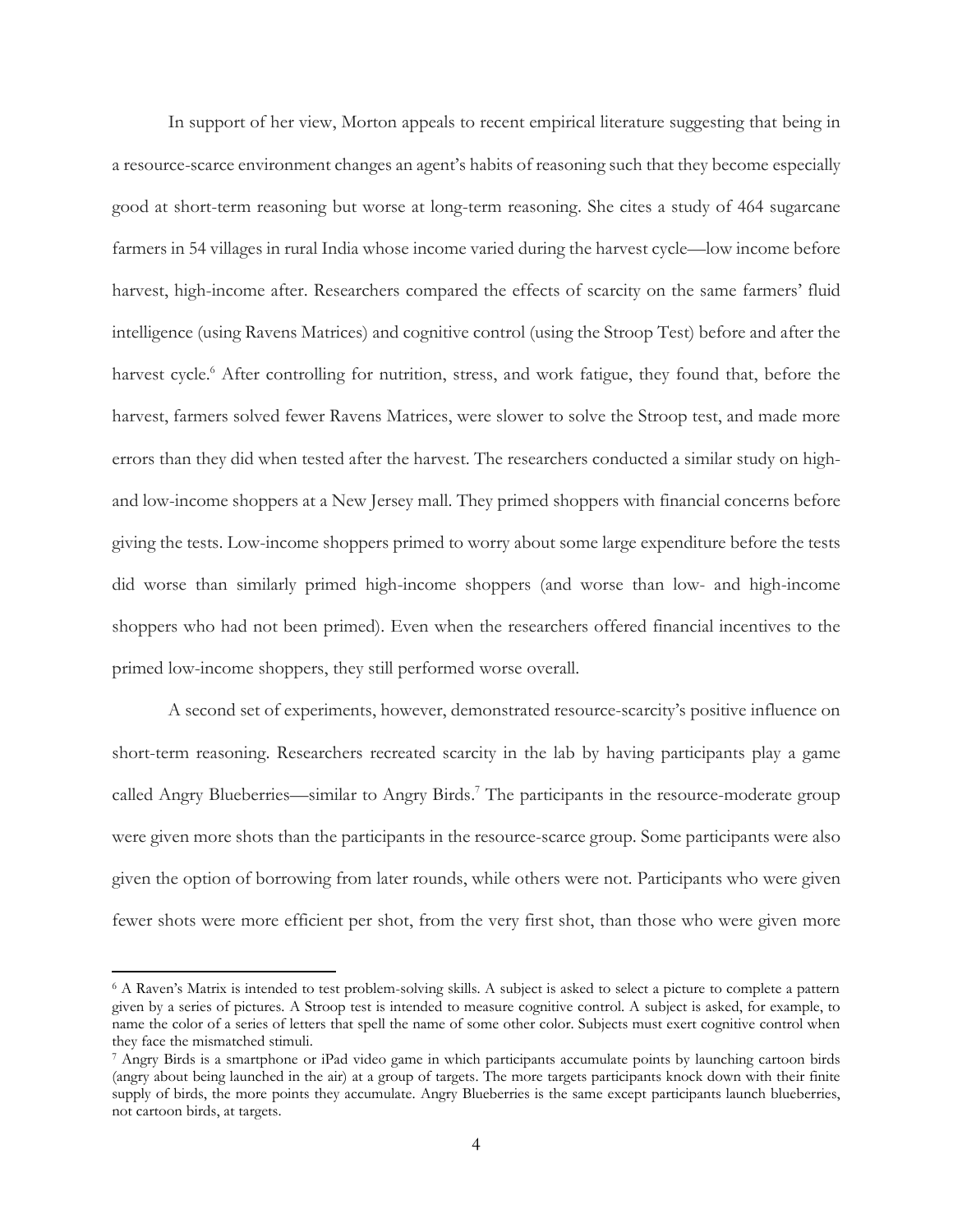shots. Participants in the resource-scarce group, however, tended to borrow more than those who had more resources, and often in a way that undermined their own (supposed) goal of winning the game. The more focused the resource-poor were on the current round, the more they neglected (and borrowed away from) future rounds.

The lesson we should learn from this empirical work, Morton argues, is that resource-scarcity affects agents' problem-solving and cognitive control skills in a way that enhances their short-term reasoning but inhibits their long-term reasoning. In her view, this is no accident. Agents' habits of reasoning conform to this pattern because short-term reasoning best helps them achieve their goals.

If this is correct, it would explain why it is rationally permissible for agents in resource-scarce conditions to reason habitually in ways that prioritize their short-term goals over their long-term goals. And if it is rational for agents to reason in these ways, Morton argues, then it is rational when they act in accord with these norms even in those cases in which prioritizing short-term over long-term goals does not, in fact, help agents best achieve their ends. Thus, Morton endorses what she calls

**Ecological Rationality:** An agent *A* should deliberate using those norms *N* that allow her to reliably achieve her ends *E*, given her cognitive capacities, in those contexts *C* in which she regularly finds herself (p. 12).

Ecological Rationality differs from Ideal Rationality by maintaining that which mode of reasoning is rational for an agent depends on her resource context. Ideal Rationality, by contrast, is meant to apply to all agents across all resource contexts.

To see clearly how the two views of rationality come apart consider Morton's case of Herb:

Herb is in a debt trap. He borrows money at exorbitant interest month after month. If he claimed a tax credit for which he's eligible, stopped buying lattes, and avoided getting parking tickets (which he could do), he'd be out of debt and he knows this. He prefers to be out of debt to living as he currently is (p. 1).

Is Herb irrational for buying lattes, not claiming his tax benefit, and not moving his car to avoid parking tickets? Defenders of ideal rationality say: yes, this is a textbook case of practical irrationality.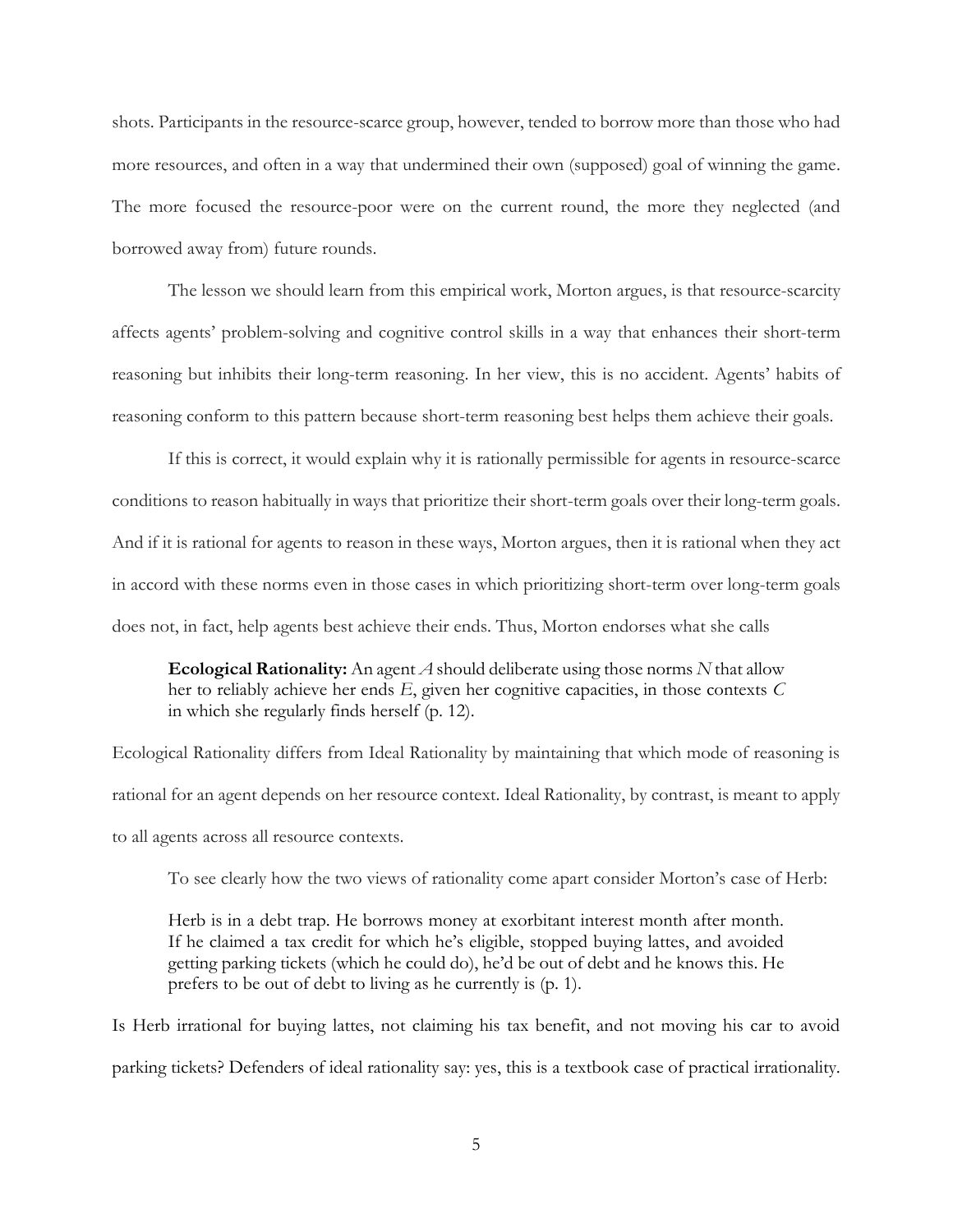Morton says: no. Again, this is because the short-sighted mode of reasoning that leads Herb to engage in the behaviors described above usually best serves Herb's interests, given his resource-scarce context.

### **3. Does scarcity lead to irrationality?**

If Morton is correct that the norms of practical rationality that apply to agents depends on their resource context, then this will require a significant change to our standard theory of practical rationality. Is the proposed revision well-motivated? Defenders of ideal rationality think not. They think there are ways of explaining the behavior of resource-scarce agents, in the cases Morton describes, that doesn't require any such revision. Morton considers several of these hypotheses but rejects them all. In this section, I consider the hypothesis that resource scarcity leads to irrationality. In the next section, I consider the hypothesis that resource scarcity can lead agents to change their preferences from achieving their long-term goals to achieving their short-term goals. I conclude that Morton's rejection of both hypotheses is unjustified.

Morton begins her case for Ecological Rationality by rejecting the hypothesis that scarcity leads to irrationality. A defender of ideal rationality might explain the behavior of resource-scarce agents, in the cases Morton describes, by suggesting that being in resource-scarce conditions is likely to *cause* agents to act irrationally—i.e., in ways that undermine the achievement of their own goals. For example, when a large proportion of an agent's cognitive resources are devoted to worrying about where their next meal is going to come from, or where they can sleep safely through the night, they have far fewer cognitive resources to devote to careful deliberation. Thus, it is no surprise that they often act in ways that undermine their long-term goals. No one could be expected to deliberate or act as well in these difficult conditions as they would if they had more time and were under less pressure.

Morton, however, rejects the hypothesis that scarcity leads to irrationality for two reasons. First, she thinks that ideal rationality should "have more to say" about the cases she describes (e.g.,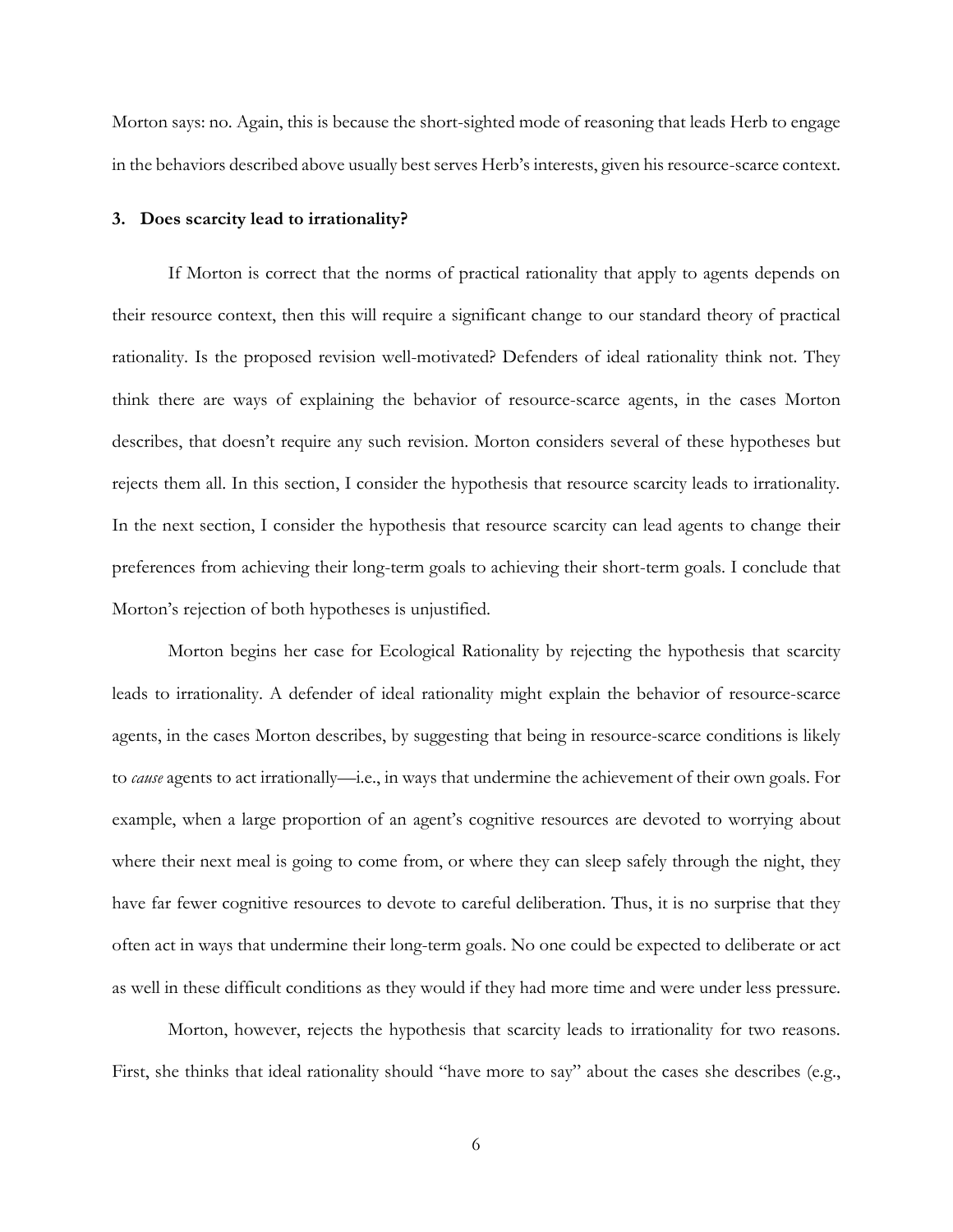the case of the rural Indian farmers, the Angry Blueberries experiment). Second, she thinks that when we say that resource-scarce agents often act irrationally we "dismiss" their deliberation. She writes,

I think that we should resist accepting [that scarcity leads to irrationality] before we have considered alternative explanations. At the very least, it is a point in favour of an alternative theory if it has something more to say about these cases. Furthermore, we have an additional reason to resist brandishing the label of 'irrationality' to dismiss the deliberation of people in resource-scarce conditions. Philosophers who write about rationality are, for the most part, fortunate enough not to be in the resource-scarce conditions with which we have been concerned. We have time and resources that allow us to deliberate using norms that align more closely with those sanctioned by ideal rationality. We should be wary of automatically importing those 'intuitive' assumptions into contexts that are very different from ours (p. 8).

First, it's not clear why a theory of rationality is required to have anything to say about agents who act irrationally (other than that they act irrationally). No one thinks that Utilitarianism or Kantianism is deficient for not having anything to say about why people fail to maximize utility or fail to conform their maxims to the categorical imperative. No doubt, the adherents of Utilitarianism and Kantianism can (and do) offer such explanations. They appeal to self-interest, or akrasia, or the power of our inclinations, or the fact that people have false moral beliefs, or whatever. But these explanations are no part of the normative theories themselves. And no doubt is cast on the moral norms described by these ethical theories simply because they have nothing more to say about murderers than that they act wrongly. The same is true of ideal rationality. It's no shortcoming of ideal rationality that it doesn't explain why people often behave irrationally. Certainly, defenders of ideal rationality can offer explanations about why people often act irrationally. But that is precisely what we are doing now in suggesting that resource-scarcity causes irrationality. The suggestion is that people in resource-scarce conditions deviate from Ideal Rationality, because it is difficult to regularly conform to *any* norms (e.g., moral norms, legal norms, norms of etiquette) when one is living in very difficult conditions that require a large portion of one's cognitive resources.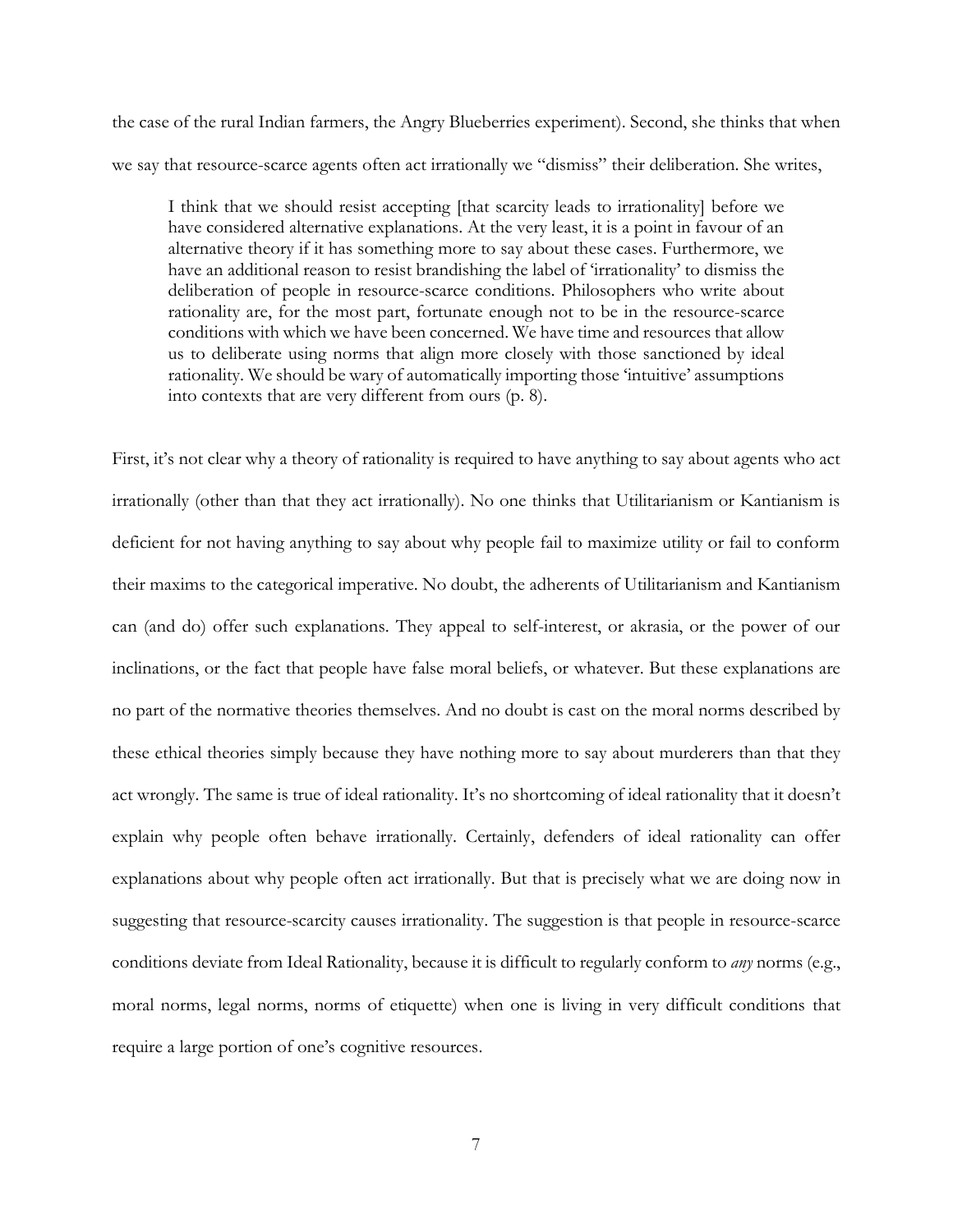Second, Morton suggests that we should "resist brandishing the label of 'irrationality' to dismiss the deliberation of people in resource-scarce conditions" (p. 8). Here Morton seems to conflate charges of irrationality and blame. It is one thing to consider a person's behavior, reach the judgment that they knowingly failed to efficiently promote their own ends, and on that basis judge that they acted irrationally. It is quite another thing to blame them.

Consider the analogy with morality again. An act-utilitarian can (and many of them do) hold that there are instances of blameless wrongdoing. For example, I may be a committed utilitarian deliberating about whether to give an enormous sum of money to charity A or charity B, correctly conclude that giving to A would do just barely more good than B, but give to B because my brother sits on the board of charity B. In giving to B rather than A, I knowingly acted wrongly, since I knew that giving to B would fail to maximize net utility. But act-utilitarians can, and likely will, hold that I should not be blamed, and indeed that I am not blameworthy, since it is all-things-considered best to withhold blame. After all, blaming me would likely discourage me from giving to charity in the future, and that would result in a net loss in utility.

The same is true for adherents of deontological views. If there is a man at the door hoping to murder my friend, I may judge (correctly, let us assume) that it is wrong to lie to him about my friend's whereabouts and yet lie to him anyway. In doing so, I knowingly act wrongly. But deontologists may reasonably conclude that I am not blameworthy—or, at least, that I deserve very little blame—given the difficulty of my circumstances. If this is correct in the case of morality, then there is no reason to think that the same could not be true of rationality.

Negative evaluations of rationality (just like negative evaluations of morality) need not entail blame. And even if negative evaluations of rationality do entail blame, they need not entail a significant amount of blame. On the hypothesis under consideration—namely, that resource scarcity leads to irrationality—it would indeed make most sense (at least most of the time) not to blame agents who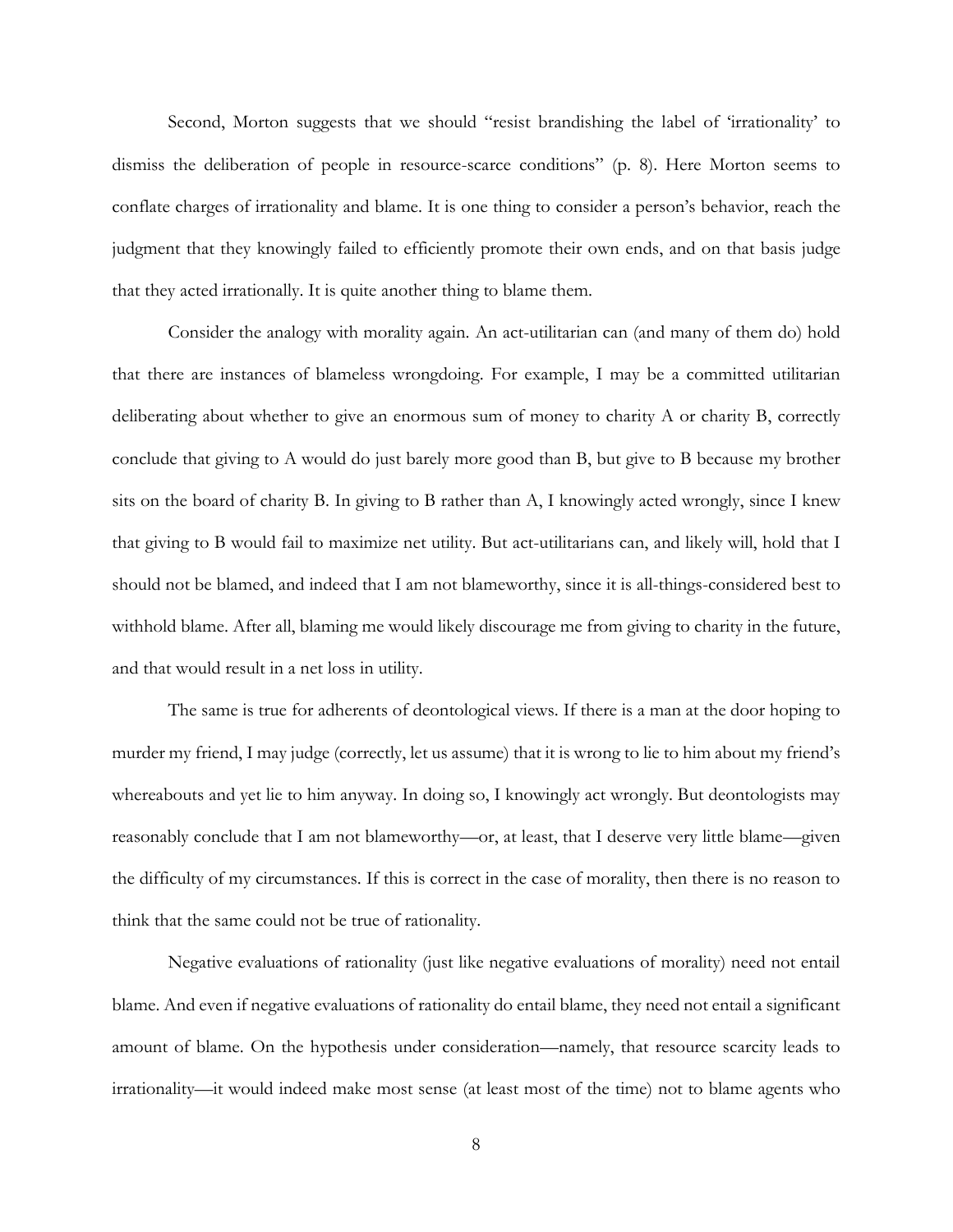knowingly undermine the achievement of their own goals as a result of living in difficult conditions. Thus, proponents of ideal rationality can accept that resource-scarce agents often act irrationally without "dismissing their deliberation" or "brandishing the label of 'irrationality'." If so, then Morton hasn't provided compelling reason to reject the straightforward hypothesis that resource-scarcity causes irrationality. And if that hypothesis is true, then no revision to Ideal Rationality is called for.

## **4. Does scarcity change agents' ends?**

There is another way defenders of Ideal Rationality might explain the seemingly irrational behavior of resource-scarce agents. They might agree with Morton that agents in resource-scarce contexts often do *not* act irrationally, even when they prioritize their short-term goals over their longterm goals, but that is because resource scarcity causes agents' goals to change. On this view, being in resource-scarce conditions cause a person to care more about her short-term goals than her long-term goals—even if, at one time, her preferences were reversed. For example, it seems plausible that agents in resource-scarce conditions care more about buying food than paying off debt or saving for college, even if, at one time, they cared more about paying off debt and saving for college.<sup>8</sup> If so, then these agents aren't acting irrationally by the standards of Ideal Rationality when they prioritize their shortterm over their long-term goals. So no revision to Ideal Rationality is called for.

Morton rejects this hypothesis because she thinks that, if we embrace it, we will never be able to attribute irrationality to anyone. She writes,

[W]e shouldn't assume that, because agents in conditions of scarcity pursue their shortterm goals at the expense of their long-term goals, they in fact prefer or value the former more. Of course, in some cases that might be true, but we are not warranted in drawing this conclusion merely on the basis of the agent's behaviour. If we did, we would be reinterpreting all violations of the instrumental principle as not genuine

<sup>8</sup> Notice that this hypothesis doesn't compete with the hypothesis that resource scarcity leads to irrationality. Each hypothesis could be true but for different agents. It could be that some agents act irrationally as a result of being in resource-scarce conditions, while others experience a preference reversal (so that they care more about their short-term than long-term goals) and therefore do not act irrationally by the standards of Ideal Rationality.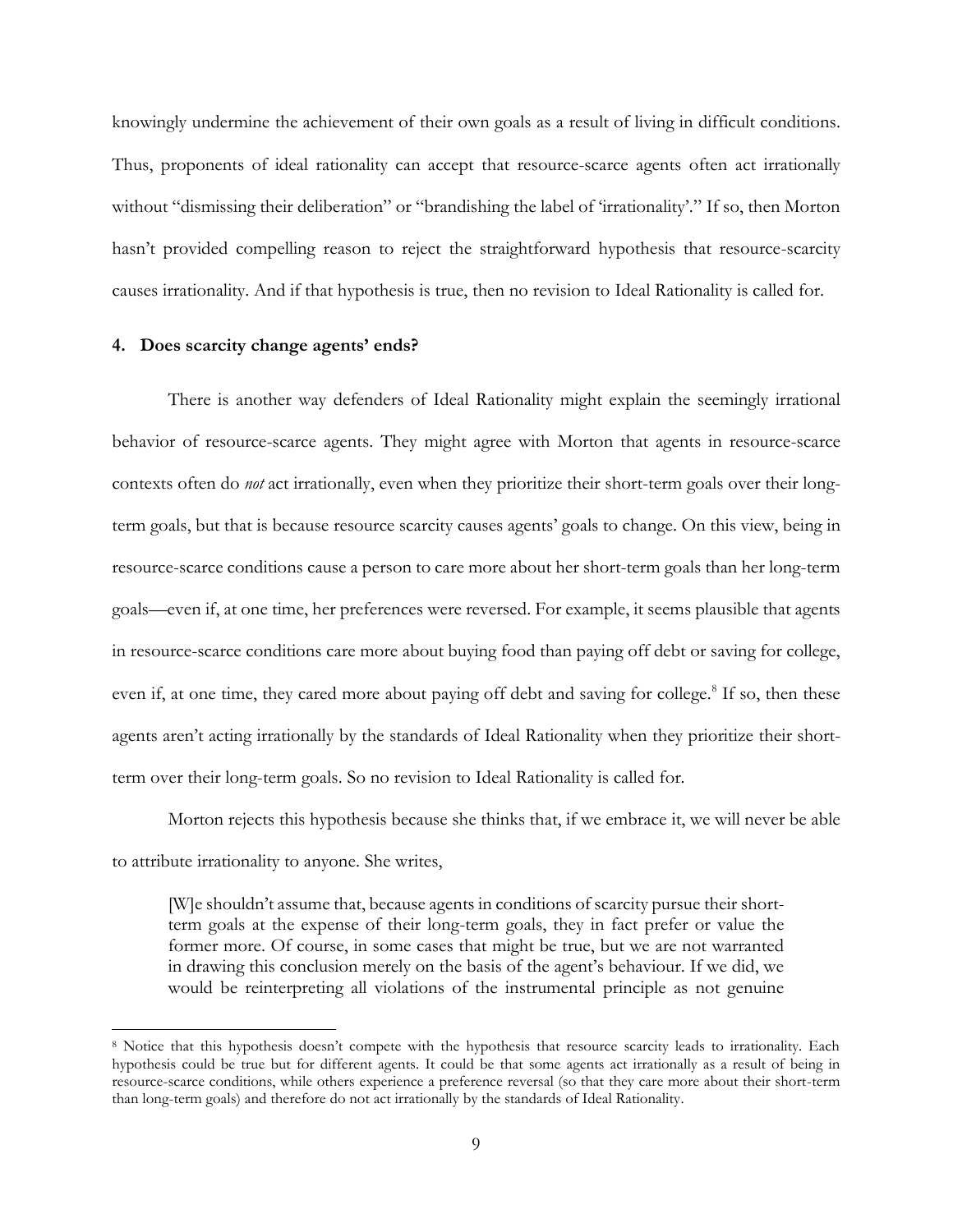violations because the agent is, in fact, doing what she most desires when she acts contrary to her avowed ends. But, as Christine Korsgaard [1997] argues, this sort of argument leads to an account of rationality that is not genuinely normative since no violations of the instrumental principle are even possible (pp. 8-9).

But this is mistaken. We are not bound to interpret *all* apparent violations of the instrumental principle—i.e., the principle according to which we are rationally required to take (what we justifiably believe to be) the necessary means to achieve our ends—as a mere change in preferences (and thus not irrational). Rather, the suggestion is this. If an agent *usually* obeys the instrumental principle, but violates it on a particular occasion, then we can attribute irrationality to her. If, however, the agent habitually acts in ways that violate the instrumental principle, then it is plausible that the agent's preferences have shifted. If so, then we need not treat all apparent violations of the instrumental principle the same. There is room for us to say that some agents act irrationally, even if some of them do not because they experience a reversal of preferences.

Morton also rejects the preference reversal hypothesis because, in her estimation, the empirical

evidence doesn't support it. She writes,

If we follow this line of argument [that agent's behavior is explained by preference reversal], we should conclude, for example, that in the Angry Blueberries or Family Feud experiment the resource-scarce participants experience a preference-reversal such that they prefer to do well at each shot (or turn) more than they prefer to win at the overall game. This is counter-intuitive (p. 9).

But it's not counterintuitive at all. If participants in the (very artificial) lab experiment can see that they haven't been given enough shots to win the Angry Blueberries game (as the resource scarce agents were not), then it is perfectly reasonable for participants to respond as follows: "Well, I guess I can't win this thing. I guess I'll just do my best this round." The same is true of the Family Feud game.<sup>9</sup> If

<sup>9</sup> Family Feud is a game in which participants compete, under time constraints, to name the most popular answers to questions asked to survey participants. Prior to the game, surveyors will ask one hundred people a host of questions such as "What's something that might be salty?" and then record the responses, ranking them by their popularity. Contestants in the Family Feud game will then be asked "What's something that is salty?" When contestants guess, they are hoping to name the most popular answers. The more popular the answer in the survey, the more points awarded to the contestant who guesses that answer.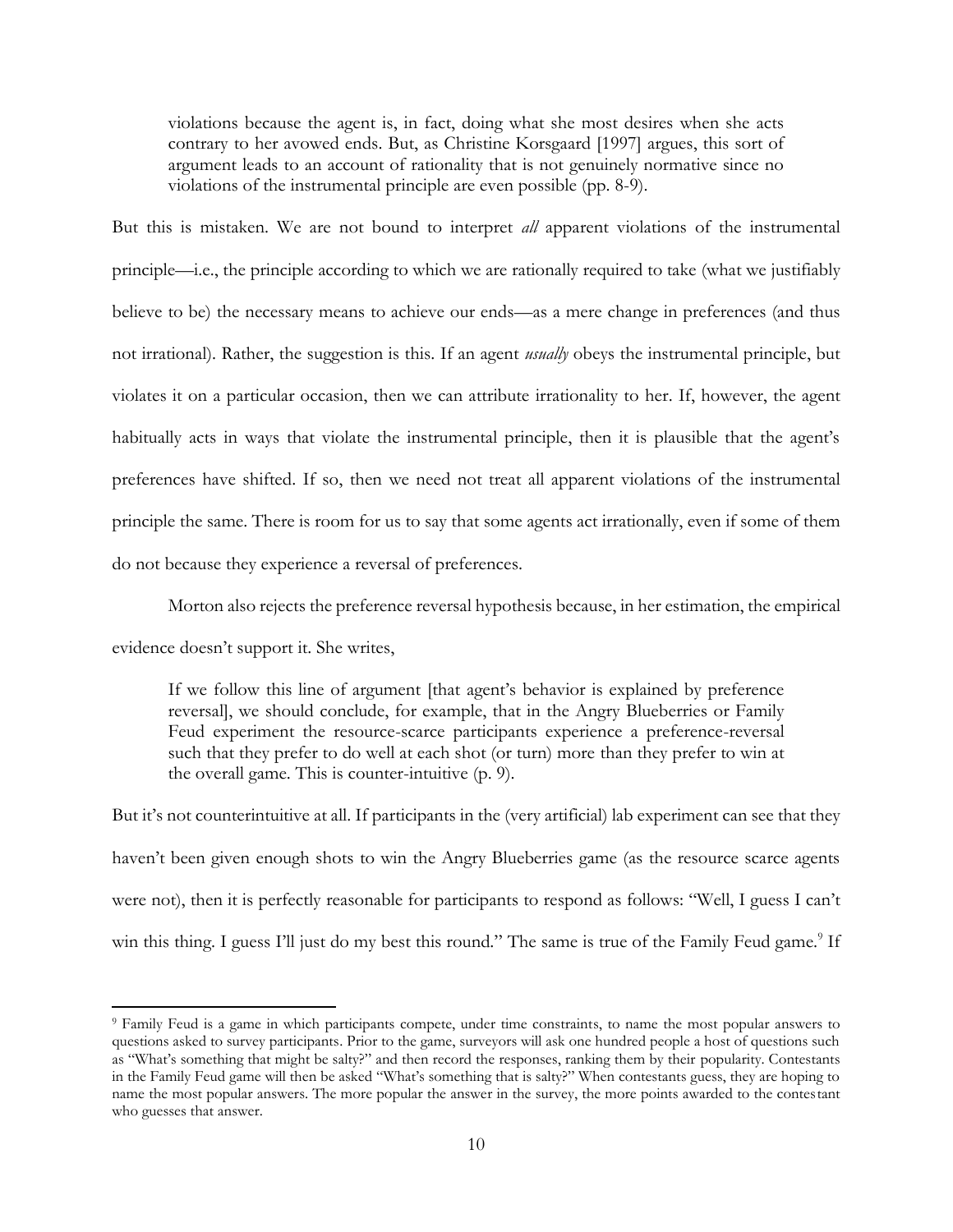you haven't been given enough time to answer all of the questions asked of you, then, upon realizing this fact, it makes perfect sense to say "Well, I can't possibly win this thing. I guess I'll just do my best to answer the question being asked of me right now." If this is correct, then there is nothing counterintuitive about the suggestion that participants' preference for winning the game over doing well in a particular round changed upon discovering that they couldn't possibly win the game. Thus, Morton hasn't provided compelling reason to reject the preference-reversal hypothesis either. She therefore hasn't provided compelling reason to abandon Ideal Rationality.

If what I've argued in this section and the previous one is correct, then Morton fails to provide sufficient reason to reject the alternative hypotheses about why resource-scarce agents often violate (or appear to violate) Ideal Rationality. But it's worth noting that, even if Morton did succeed in showing that each hypothesis, *on its own*, does not fully explain resource-scarce agents' behavior, that would not show that the two hypotheses do not *jointly* explain their behavior. Morton doesn't even attempt to show that the various explanations she considers could not be combined to fully explain the phenomenon at issue. Thus, Morton fails to demonstrate that Ideal Rationality has some deep flaw that would justify making her proposed revisions.

## **5. Can agents switch between short-term and long-term reasoning?**

Morton is interested in defending Ecological Rationality because it supports the claim that resource scarce agents are not irrational when they knowingly undermine the achievement of their own aims. Herb's case is central to Morton's case for supporting this conclusion. But does Herb's case really support that conclusion? In this section, I argue that it doesn't, since the Herb case rests on empirically dubious assumptions about resource-scarce agents' ability to switch between short-term and long-term modes of reasoning.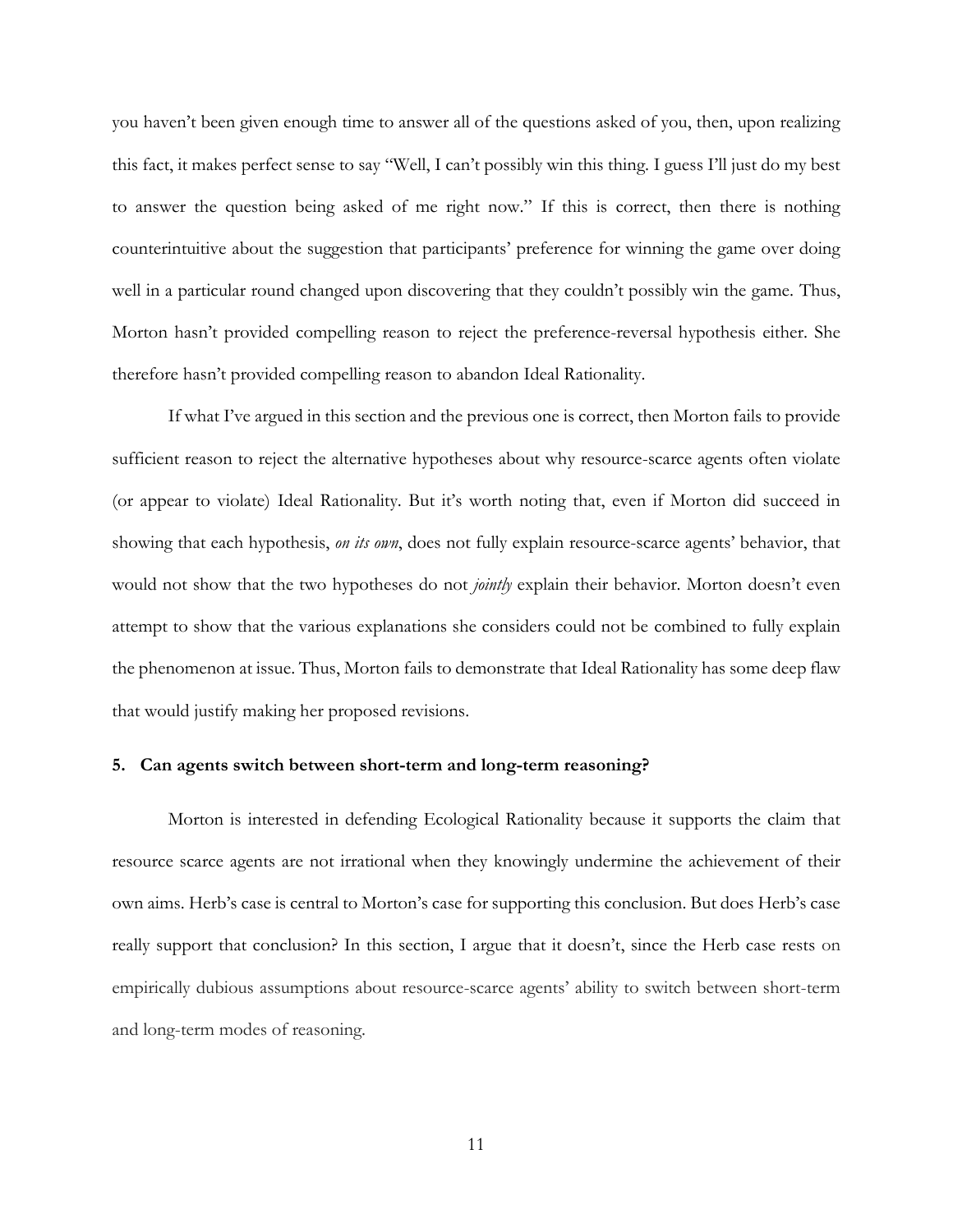Morton argues that, even though Herb prefers being out of debt to having a latte, and even though Herb knows that he could get out of debt in part by not buying the latte, nevertheless, Herb is not irrational for buying it. Morton agrees that Herb is knowingly undermining the achievement of his own goals. She agrees that it would be *better* if Herb did not buy the latte. But she denies that he is irrational—again, because Herb's short-term mode of reasoning usually serves him well. And his decision to buy the latte is licensed by his usual short-term mode of reasoning.

But why should it matter that Herb's short-term mode of reasoning usually serves him well? Shouldn't Herb be able to see *now* that acting in accord with his usual norms of reasoning will lead him to undermine his own goals? And if so, isn't knowingly undermining one's own goals sufficient for irrationality? Morton suggests that switching from the usual short-term mode of reasoning to longterm reasoning, on a particular occasion, is not open to Herb (or resource-scarce agents more generally). Since norms of practical reasoning are neither transparent to us, nor up for revision on a regular basis—they "run in the background", as it were—Herb cannot simply abandon his usual mode of short-term reasoning for the clearly better long-term mode of reasoning appropriate for his current situation. And since Ecological Rationality says that an agent ought to use the norms of reasoning that best promote her ends in her context and *given her cognitive capacities*, Herb makes no rational mistake when he fails to switch to long-term reasoning in his current context. Thus, crucial to Morton's case for her distinctive view is the following empirical claim.

**No Switching:** It is extraordinarily difficult for agents to switch from short-term to long-term reasoning (or vice-versa), on a particular occasion, when doing so would best promote their own ends.

What support does Morton offer for No Switching? The support is the empirical data suggesting that resource-scarce agents very often act in ways that prioritize their short-term over their long-term goals. Morton's suggestion is that these agents regularly promote their short-term goals, to the neglect of their long-term goals, because their context makes short-term reasoning their best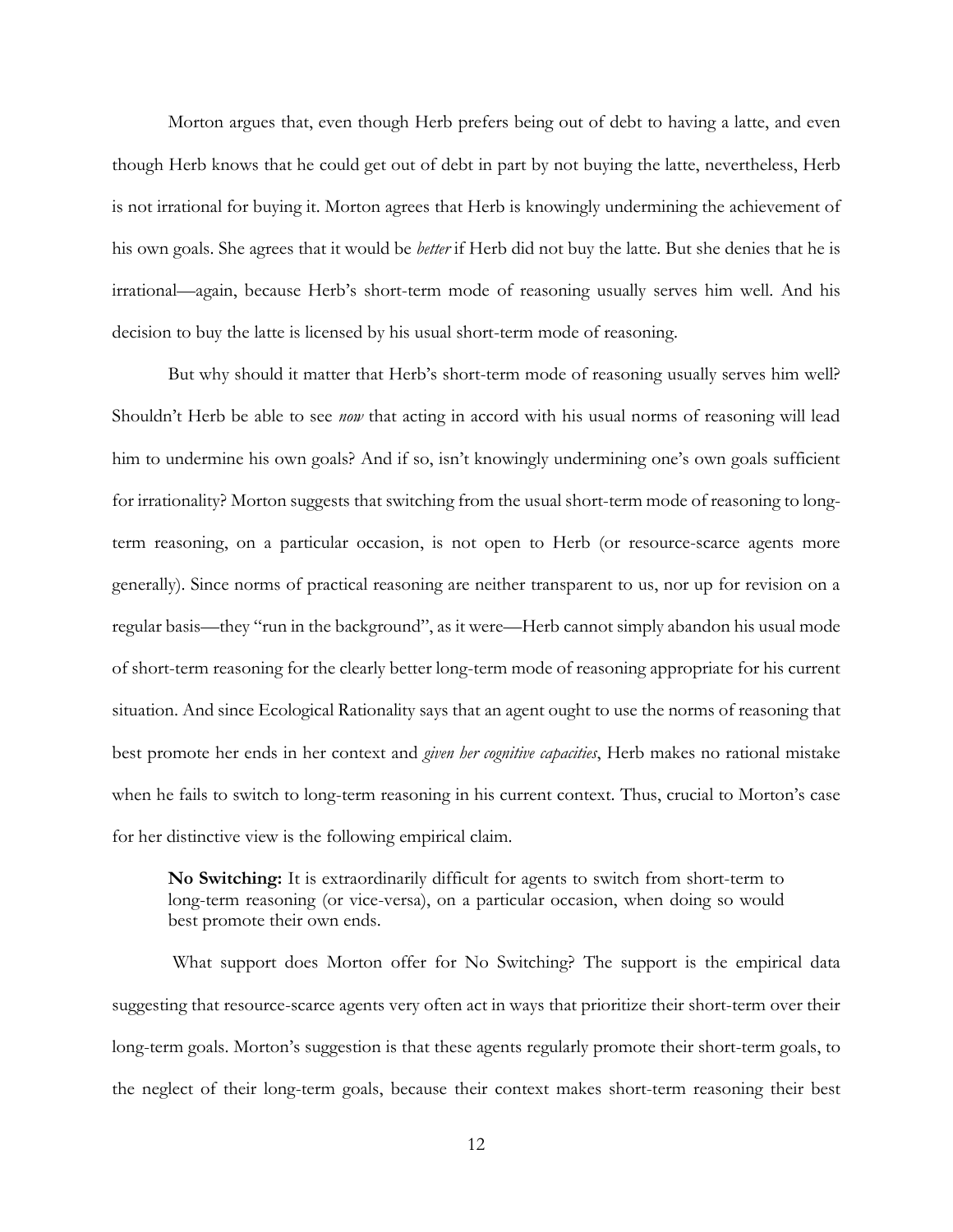policy. And it is extraordinarily difficult for them to switch from short-term to long-term reasoning when doing so would best promote their ends.

But this data offers only minimal support for No Switching, since it's compatible with the claim that, often enough, resource-scarce agents *do* act in ways that prioritize their long-term over their short-term goals. And it's plausible that, as a matter of fact, resource-scarce agents often do prioritize their long-term over their short-term goals when doing so best promotes their ends—even if their habitual mode of reasoning prioritizes their short-term goals. For example, most resource-scarce agents don't abuse very pleasurable but highly addictive illegal drugs, or sell illegal drugs (which is known to be very profitable), or shoplift on a regular basis, or engage in violence against their enemies or rivals, and so on. Each of these behaviors is often highly beneficial in the short-term, but destructive in the long-term. Certainly, *some* resource-scarce agents engage in these behaviors on a regular basis. And perhaps the proportion of resource-scarce agents who engage in these behaviors is higher than the proportion of resource-moderate agents who do so. Nevertheless, the overwhelming majority of resource-scarce agents do not engage in these behaviors. Why not?

Here's one hypothesis: Even if these agents have a habit of prioritizing their short-term over their long-term goals, they can see—as clearly as any resource-moderate agent can—that these behaviors are very bad for them in the long-run. Thus, they refrain from engaging in these behaviors. If this is true, then resource-scarce agents very often—as often as they're faced with the opportunity to engage in these short-sighted behaviors—switch from short-term to long-term reasoning.<sup>10</sup> Thus, No Switching is false. It is not extraordinarily difficult for resource-scarce agents to switch from their habitual short-term mode of reasoning to long-term reasoning—they do it all the time.

<sup>&</sup>lt;sup>10</sup> This assumes, of course, that the correct way to individuate modes of reasoning is in terms of short-term and long-term. This could (and probably should) be challenged, but I will not challenge it here, since I want to show that, even by Morton's own standards, she does not offer sufficient support for No Switching.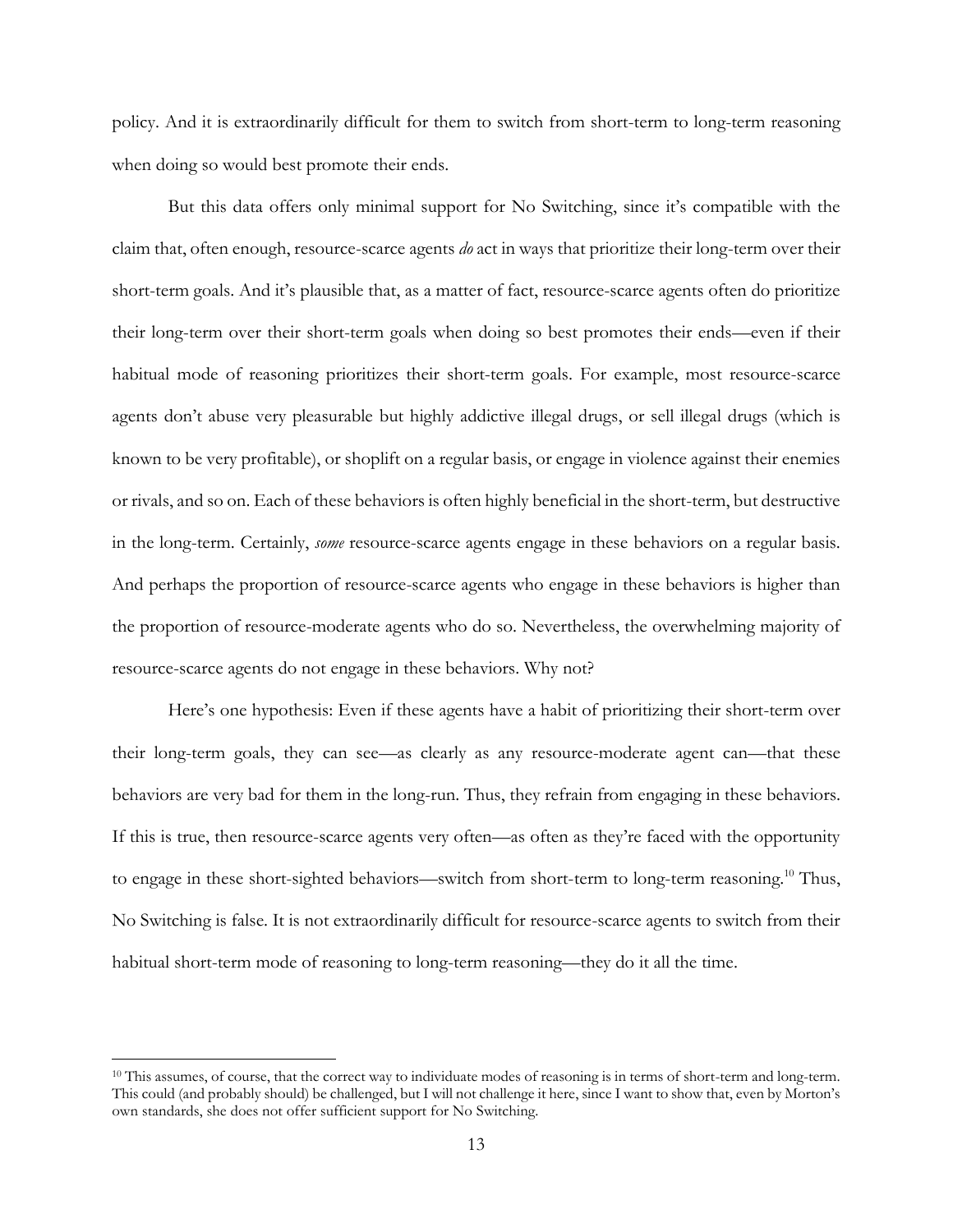If this much is correct, then it is appropriate to accuse Herb of irrationality when he knowingly fails to prioritize his long-term goals (which are more important to him) over his short-term goals. After all, he could easily switch to long-term reasoning and refrain from buying the latte. And that is true of resource-scarce people more generally. Again, whether we ought to *blame* Herb and similar agents in these cases is a separate question. It's compatible with everything that I've said that Herb and similar agents deserve no blame whatsoever, or very little blame.

If what I've argued in this section is correct, the Herb case does not support the claim that resource-scarce agents are not guilty of irrationality when they knowingly undermine their own aims. Ecological Rationality supports that claim only if it's very difficult for agents to switch between shortterm and long-term reasoning. But I've argued that that empirical claim is false. It's not difficult for resource-scarce agents to switch modes of reasoning in this way—they do it all the time.

### **6. Conclusion**

I've argued that Morton's arguments for abandoning Ideal Rationality in favor of Ecological Rationality fail on both empirical and philosophical grounds. I'll conclude with the political upshot of embracing Ideal Rationality, as I've suggested we should. Morton argues that, if her view is correct, government agencies who hope to help poor people out of poverty ought to re-design their incentives and penalties so that resource-scarce agents can rationally respond to them. But this point can be accommodated by defenders of Ideal Rationality. If we know the ways that resource-scarce agents regularly act irrationally, and why they do so, then government agencies can design their incentives to account for this fact—either by *exploiting* predictable failures of rationality to benefit resource-scarce agents or at least by not offering incentives and penalties that will reliably be ignored by them because of resource-scarcity-induced irrationality. (Which of these is preferable will depend on one's more